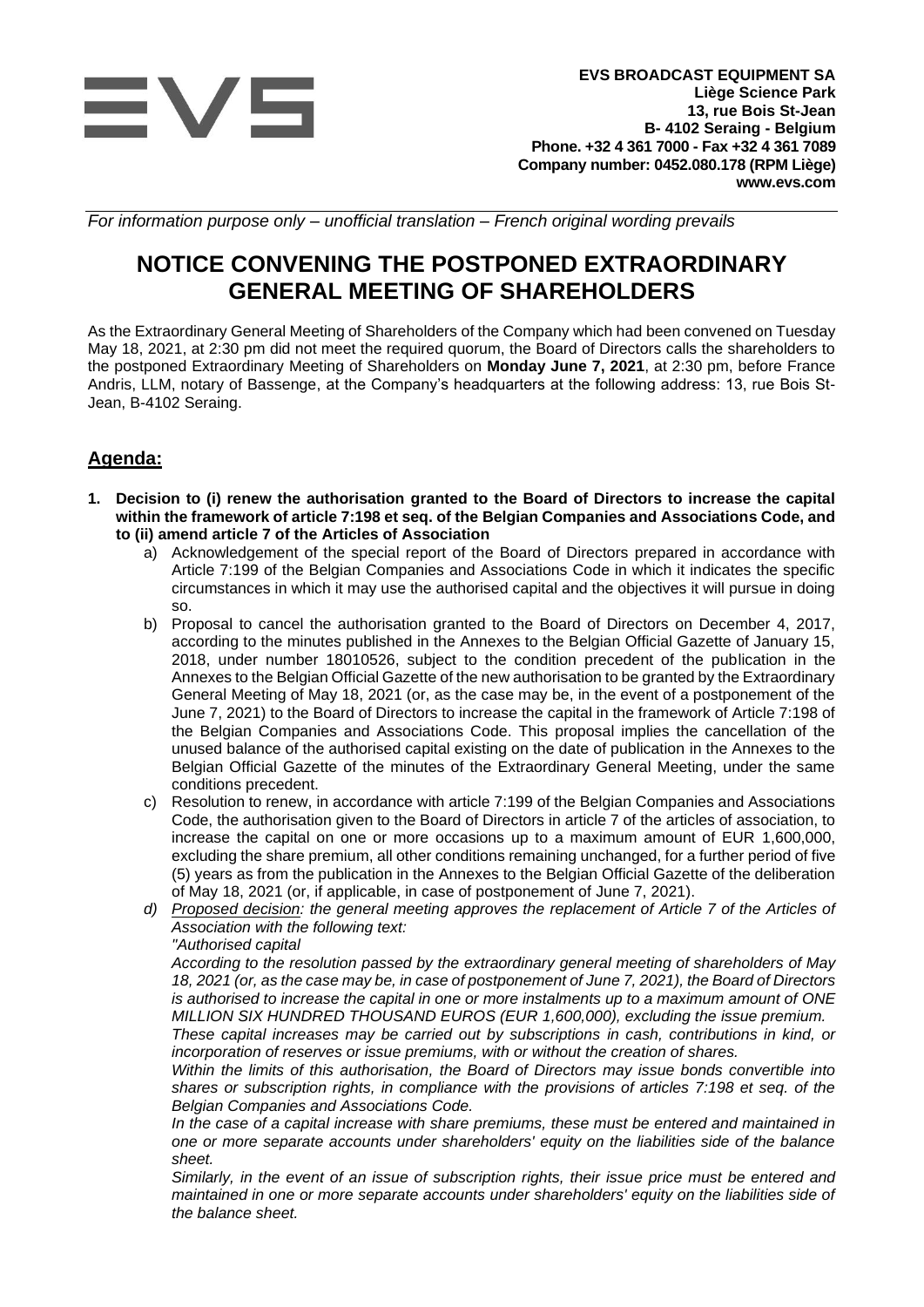*On the occasion of any issue of shares, convertible bonds or subscription rights, the Board of Directors may limit or cancel the preferential subscription rights of the shareholders, including in favour of one or more specific persons other than staff members, in accordance with the terms and conditions to be determined by the Board of Directors and subject to compliance with the provisions of articles 7:198 et seq. of the Belgian Companies and Associations Code.*

*This general authorisation is valid for a period of five (5) years from the publication of the resolution of May 18, 2021 (or, if applicable, in case of postponement of June 7, 2021) and is renewable.*

*The Board of Directors shall be entitled to have the amendment to the Articles of Association resulting from the use of the authorisations granted by this article duly recorded. "*

- **2. Decision to (i) grant an authorisation to the Board of Directors to increase the capital within the framework of article 7:202 of the Belgian Companies and Associations Code, and to (ii) amend article 7 of the Articles of Association** 
	- a) Acknowledgement of the special report of the Board of Directors prepared in accordance with Article 7:199 of the Belgian Companies and Associations Code in which it indicates the specific circumstances in which it may use the authorised capital and the objectives it will pursue in doing so, set forth above.
	- b) Proposal to grant the Board of Directors an authorisation to proceed with capital increases in accordance with Article 7:202 of the Belgian Companies and Associations Code, after receipt of the communication from the FSMA that it has received a notice of a public takeover bid for the Company and until the closing of the bid in accordance with the terms and conditions set out below, this resolution to take effect on the date of its adoption and to be valid for a period of three (3) years.
	- *c) Proposed decision: the general meeting approves the addition, in Article 7 of the Articles of Association, before last paragraph, of the following text:*

*"In accordance with Article 7:202 of the Belgian Companies and Associations Code, the Board of Directors shall be expressly empowered, for a period of three (3) years from the date of the resolution of the extraordinary general meeting of shareholders of May 18, 2021 (or, as the case may be, in case of postponement of June 7, 2021) to increase the capital by contribution in kind or in cash by limiting or cancelling the preferential subscription rights of the shareholders after receipt of the communication from the Financial Services and Markets Authority that it has received a notice of a public takeover bid for the Company and until the closing of the bid, provided that 1) the shares issued in the said capital increase are fully paid up as soon as they are issued; 2) the issue price of these shares is not lower than the offer price; and 3) the number of shares, issued in the said capital increase, does not exceed 10% of the securities. Such capital increases shall be deducted from the remaining capital authorised by this Article."*

- **3. Decision (i) to renew the authorisation granted to the Board of Directors to acquire and dispose of the Company's shares, (ii) to grant an authorisation to the Board of Directors to dispose of own shares to one or more specific persons other than members of the personnel of the Company or its subsidiaries, (iii) to grant an authorisation to the Board of Directors to acquire own shares without a prior decision of the General Meeting, when such acquisition is necessary to avoid serious and imminent damage to the Company, and (iv) to amend Article 10 of the Articles of Association**
	- a) Proposal to cancel the authorisation granted to the Board of Directors on December 4, 2017, according to the minutes published in the Annexes to the Belgian Official Gazette of January 15, 2018, under number 18010526, subject to the condition precedent of the publication in the Annexes to the Belgian Official Gazette of the new authorisation to be granted by the Extraordinary General Meeting of May 18, 2021 (or, if applicable, in case of postponement of June 7, 2021) to the Board of Directors to acquire and dispose of treasury shares.
	- b) Proposal to renew, in accordance with Articles 7:215, § 1, para. 2 and 7:226 of the Belgian Companies and Associations Code, for a period of five (5) years from the publication in the Annexes to the Belgian Official Gazette of the decision of the Extraordinary General Meeting of May 18, 2021 (or, if applicable, in case of postponement of June 7, 2021), an authorisation to the Board of Directors to acquire, on the stock exchange or otherwise, shares in the Company up to a maximum of 20% of the shares issued, fully paid up, at a unit price which may not be more than 20% lower than the lowest price during the last 12 months preceding the transaction and which may not be more than 20% higher than the highest closing price during the last 20 days of trading of the Company's shares on Euronext Brussels preceding the acquisition.
	- c) Resolution to grant, in accordance with article 7:218,  $\S$  1,  $4^{\circ}$  of the Belgian Companies and Associations Code, to the Board of Directors the authorisation to dispose of own shares to one or more specific persons other than members of staff of the Company or its subsidiaries.
	- d) Proposal to grant, in accordance with Article 7:215, § 1, paragraph 4 of the Belgian Companies and Associations Code, for a period of three (3) years from the publication in the Annexes to the Belgian Official Gazette of the decision of the Extraordinary General Meeting of May 18, 2021 (or,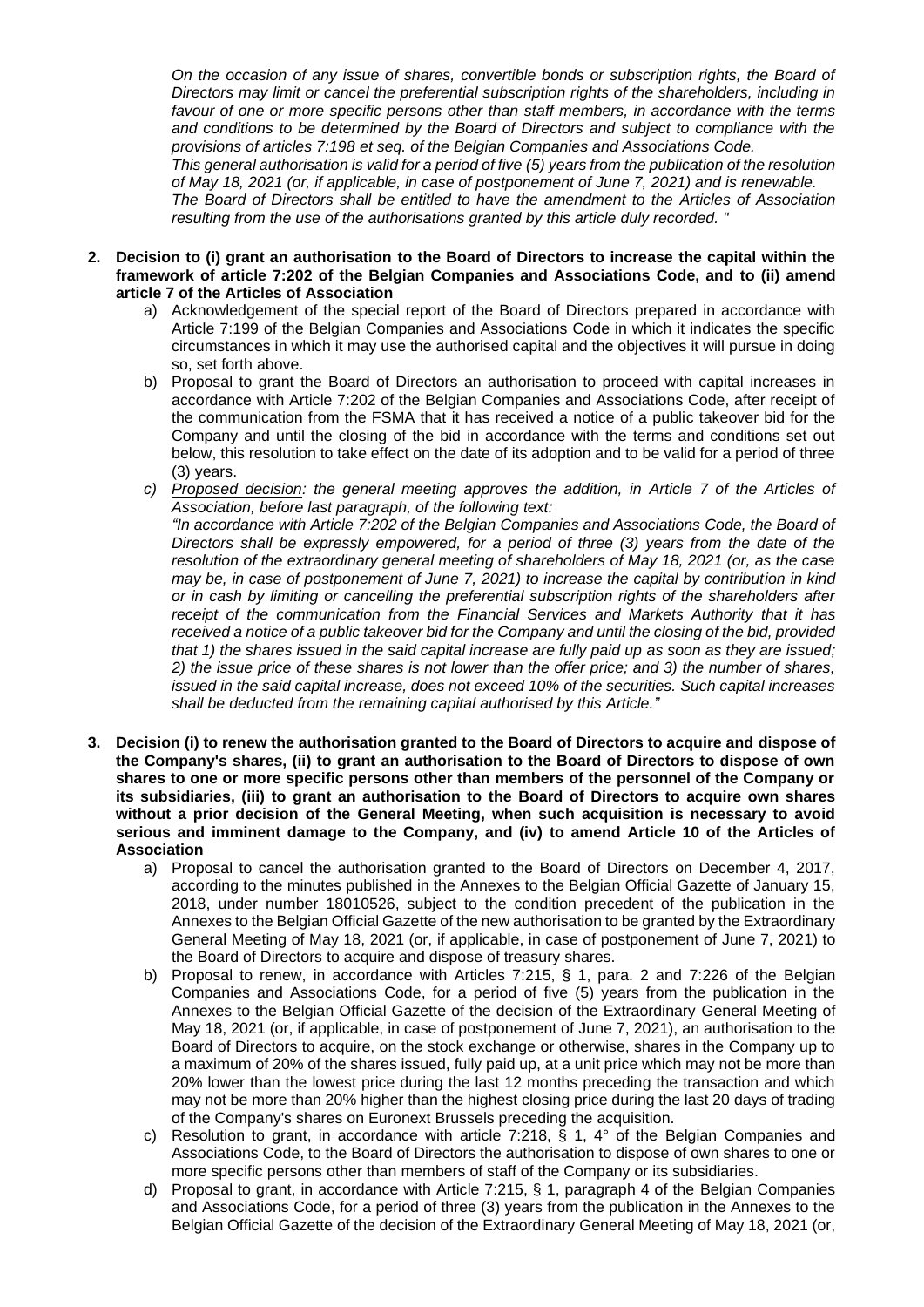if applicable, in case of postponement of June 7, 2021), to the Board of Directors the authorisation to acquire or dispose of own shares without a prior decision of the General Meeting, when such acquisition is necessary to avoid serious and imminent harm to the Company.

*e) Proposed decision: the general meeting approves the replacement of Article 10 of the Articles of Association with the following text:*

*" 1. The Company may acquire, pledge or dispose of its own shares in accordance with the law. 2. For a period of five (5) years from the publication in the Annexes to the Belgian Official Gazette of the decision of the extraordinary general meeting of shareholders of May 18, 2021 (or, if applicable, in case of postponement of June 7, 2021), the Board of Directors shall be authorised to acquire on the stock exchange or otherwise, shares in the Company up to a maximum of 20 % of the issued shares, fully paid up, at a unit price which may not be more than 20% lower than the lowest price during the last 12 months preceding the transaction and which may not be more than 20% higher than the highest closing price during the last 20 days of trading of the Company's shares on Euronext Brussels preceding the acquisition. This authorisation shall be renewable.*

*3. Furthermore, in accordance with article 7:218, § 1, 4° of the Belgian Companies and Associations Code, the Board of Directors shall be explicitly authorised to dispose of the own shares acquired by the Company to one or more specific persons other than members of staff of the Company or its subsidiaries.*

*4. For a period of three (3) years from the publication in the Annexes to the Belgian Official Gazette of the decision of the extraordinary general meeting of shareholders of May 18, 2021 (or, if applicable, in case of postponement of June 7, 2021), the Board of Directors is authorised to acquire and dispose of its own shares, in accordance with the conditions set out in article 7:215 et seq. of the Belgian Companies and Associations Code, when such acquisition or disposal is necessary to prevent serious and imminent harm to the company. This authorisation is renewable. 5. The powers and authorisations referred to in this Article shall be extended to the acquisition and disposal of shares of the Company by one or more subsidiaries directly controlled by the Company within the meaning of the Companies and Associations Code. "*

- **4. Decision to recast the Articles of Association of the Company in order to bring them in line with the Belgian Companies and Associations Code, as introduced by the Law of March 23, 2019 introducing the Belgian Companies and Associations Code and containing various provisions**
	- a) Assuming that all the amendments to the Articles of Association proposed under agenda items 1, 2 and 3 are approved: *Proposal to adopt the following amendments to the Articles of Association of the Company in order to bring them into compliance with the Belgian Companies and Associations Code, as introduced by the Law of March 23, 2019 introducing the Belgian Companies and Associations Code and containing various provisions, and, accordingly:*
	- Systematically, in the entirety of the French version of the Articles of Association (including in the titles of the related articles and titles of the sections where they are mentioned), replace the words *"conseil d'administration", "siège social", "dénomination sociale", "capital social"*, *"objet social", "société"* (when it is referred to EVS) and "Code des sociétés" respectively by "*Conseil d'Administration", "siège", "dénomination", "capital", "objet, "Société"* and *"Code des sociétés et des associations".*
	- Replace the title I by *"Legal form – Name – Registered office – Object – Term".*
- Replace the title and the text of the article 1 by the following title and text: *"***Article 1: Name and legal form**

The Company shall take the form of a public limited company. It shall be called "EVS BROADCAST EQUIPMENT"."

Replace the title and the text of the article 2 by the following title and text:

## **"Article 2: Registered office – Email address – Website**

*2.1 The registered office is established in the Walloon Region.*

*It may be transferred to any place in the Brussels-Capital Region or in the French-speaking region of Belgium, by simple decision of the Board of Directors, which shall have all powers to have any resulting amendment to the articles of association officially recorded, without this leading to a change in the language of the articles of association.*

*2.2 The Company may also, by simple decision of the Board of Directors, establish or close administrative offices, agencies, workshops, depots and branches both in Belgium and abroad.*

*2.3 The Company's email address shall be [corpcom@evs.com.](mailto:corpcom@evs.com)*

*Its website shall be as follows: [www.evs.com](http://www.evs.com/)*

*2.4 The Board of Directors may change the Company's email address and website in accordance with the Code of Companies and Associations."*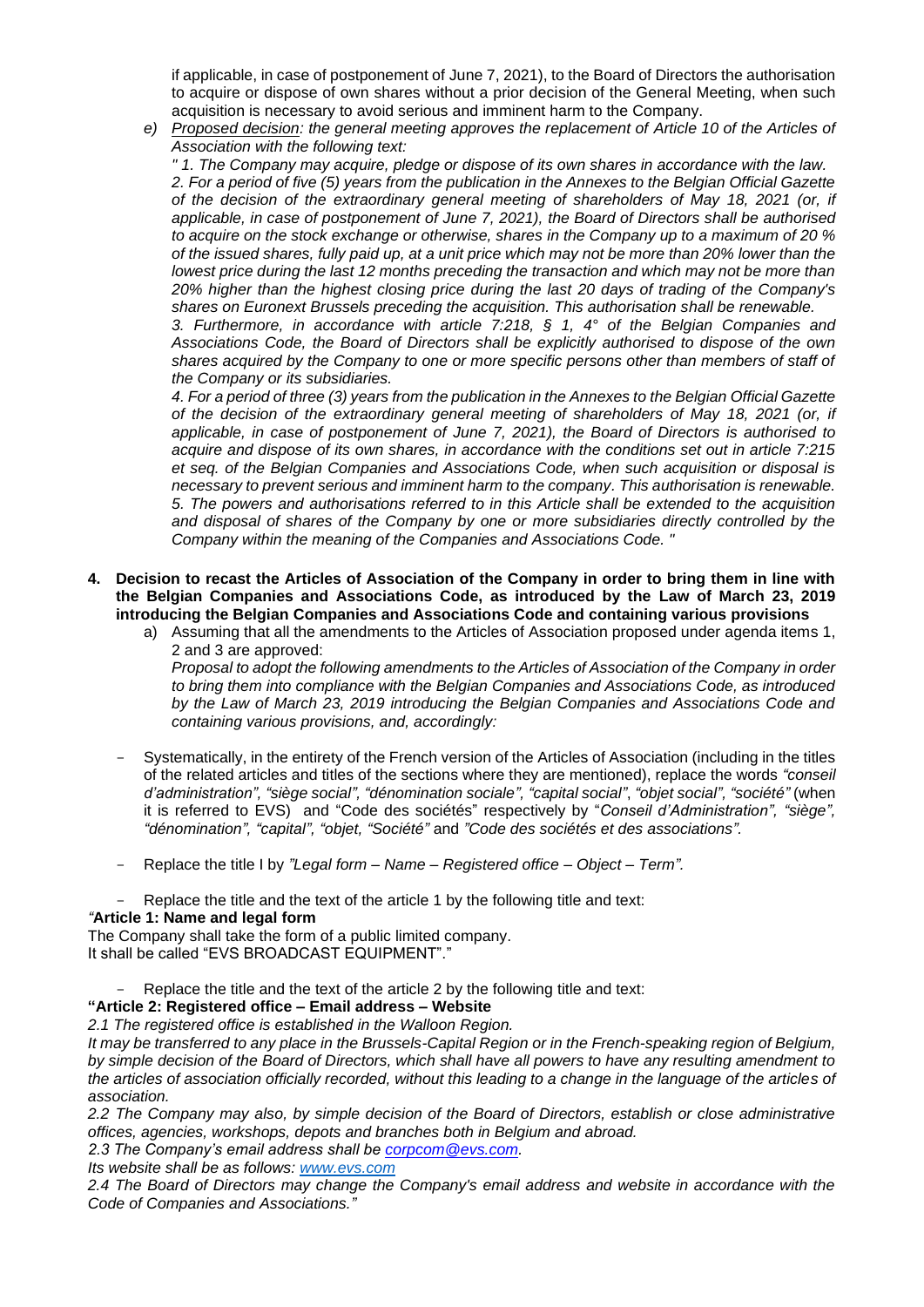- At article 4, add the title *"Object"*
- At article 5, add the title *"Duration"*
- At article 6,
	- add the title *"Capital of the Company"*
	- at the first paragraph, *in fine*, replace the words *"share capital" by "capital"*
- at the paragraph 2, second sentence, delete the words *"bearer (until December 15, 2011 at the latest*)*"*

- at the paragraph 2, add at the end of the 5th sentence the words, *", if necessary in electronic form".*

- delete paragraphs 3 and 4.

- At article 8, add the title *"Capital increase and reduction - Preferential right in case of subscription in cash" and replace the text of the article by the following text:* 

*"The capital may be increased or reduced by resolution of the general meeting deliberating as in the case of amendments to the articles of association. Unless the general meeting passes a resolution to the contrary, the Board of Directors shall determine the conditions for the issue of new shares at the time of any capital increase.*

*In the event of a capital increase, issue of convertible bonds or subscription rights, the shares to be subscribed for in cash, the convertible bonds or the subscription rights must be offered in preference to the shareholders in proportion to the proportion of the capital represented by their shares.*

*The preferential subscription right may be exercised during a period of at least fifteen days from the opening of the subscription.*

*The opening of the subscription with preferential subscription rights as well as the period for exercising them shall be determined by the issuing body and shall be brought to the attention of the holders of securities by electronic mail, or, for persons who do not have an electronic address, by ordinary mail, to be sent on the same day as the electronic communications.* 

*In the event that the capital increase, the issue of convertible bonds or subscription rights is not fully subscribed by virtue of the foregoing, the shareholders who have exercised their preferential subscription rights in full may again subscribe, by preference and in proportion to their respective rights, to the unsubscribed part of the capital increase or issue, until the capital or issue is fully subscribed or no longer exercised by any shareholder.*

*If the entire capital increase or issue has not been subscribed by virtue of the foregoing, the Board of Directors shall have the power to enter into agreements with any third parties, on such terms as it may determine, in order to ensure the subscription of the entire capital increase or issue.* 

*In the case of shares subject to beneficial ownership, the preferential subscription right shall belong to the bare owner, unless the bare owner and the beneficial owner agree otherwise. The new shares, convertible bonds or subscription rights which the beneficial owner obtains with their own funds shall belong to them in full ownership.*

*They shall be obliged to repay the value of the beneficial ownership on the preferential subscription right to the beneficial owner.*

*If the bare owner does not exercise the preferential subscription right, the beneficial owner may exercise it. The new shares which the beneficial owner obtains with their own funds shall belong to them in full ownership.*

*They shall be obliged to repay the value of the bare ownership of the preferential subscription right to the bare owner.*

*However, notwithstanding the foregoing, the general meeting may, in the interest of the Company and under the conditions prescribed by law, limit or cancel the preferential subscription right.*

*The issue premiums, if any, shall be allocated by the Board of Directors, after deduction of expenses, if*  any, to an unavailable account which shall constitute a guarantee for third parties on a par with the capital *and which, subject to its incorporation into the capital by the Board of Directors as provided for above, may only be reduced or eliminated by a resolution of the general meeting passed in accordance with the conditions laid down in the first paragraph of this Article."*

- At article 9, add the title "*Calls for funds*" and replace the text of the article by the following article:

*"Subscribers to shares shall commit themselves for the full amount represented by their shares in the capital. The commitment to pay up a share fully shall be unconditional and indivisible, notwithstanding any provision to the contrary.*

*If a share which is not fully paid up is held jointly by several owners, each of them shall be jointly and severally liable for the payment of the total amount of the instalments called and due.*

*Where the capital is not fully paid up, the Board of Directors shall have sole discretion to decide on the calls to be made by the shareholders on an equal basis.*

*Payments on shares not yet fully paid up must be made at the places and on the dates determined by the Board of Directors.*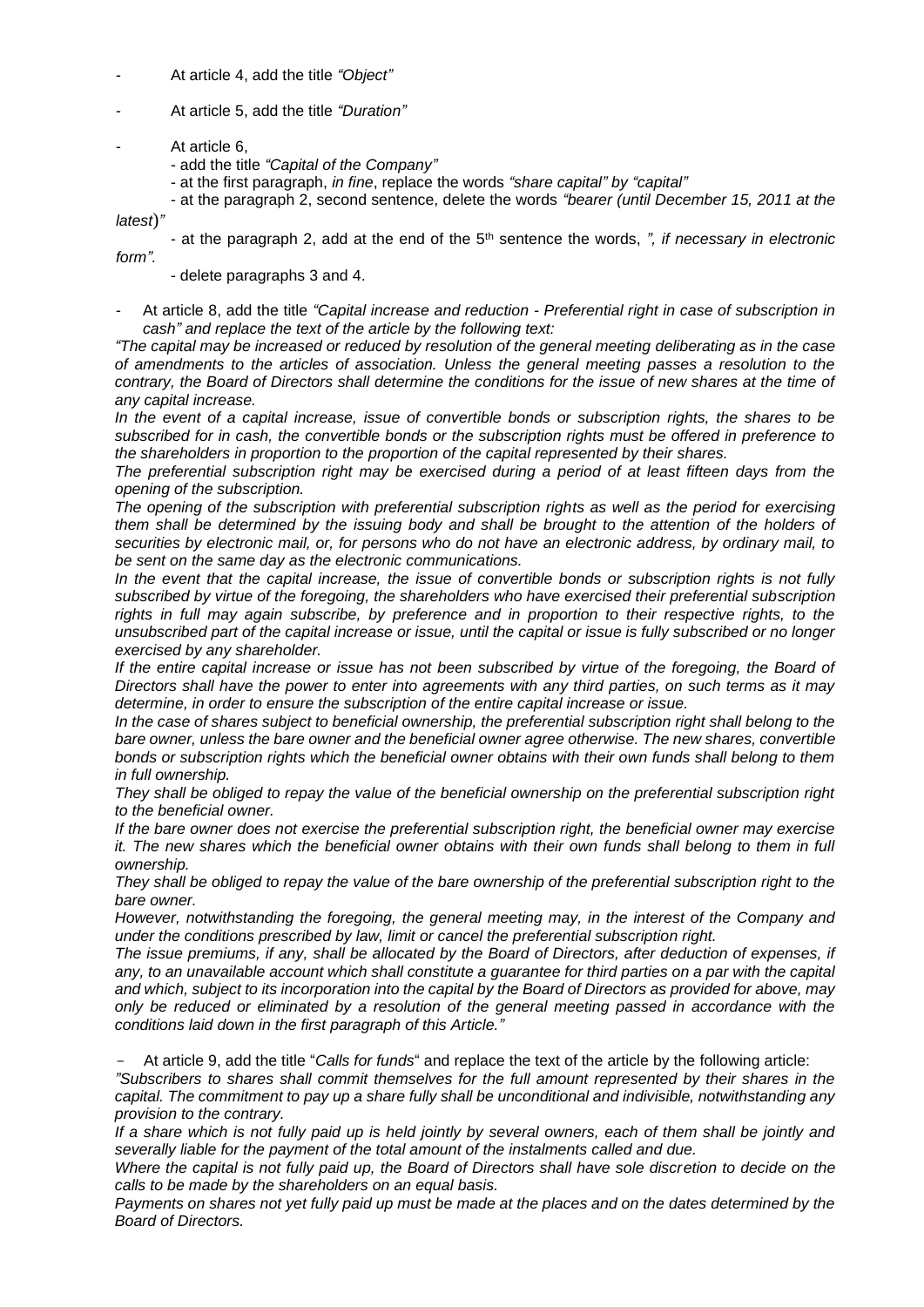*Amounts called up but not paid within eight days of their due date shall bear interest, calculated per day of delay from the due date at the rate applicable to cash advances from the Company's principal banker. The Board of Directors may also, after a formal notice served by registered letter which has remained unheeded for one month, declare the shareholder's forfeiture and sell the shares on which the payments called for have not been made, the other shareholders having the same preferential right in this respect as in the case of a capital increase. The net proceeds of the sale shall be applied in the first instance to the benefit of the Company against the principal and interest owed to it by the defaulting shareholder, without prejudice to the right of the Company to claim from them the balance due as well as any damages and interest.*

*The surplus, if any, shall be remitted to the defaulting shareholder if they are not otherwise indebted to the Company.*

*The Board of Directors may authorise the shareholders to grant the Company advances of funds up to the amount paid up and not yet called up of their shares; in this case, it shall determine the conditions under which the advance payments shall be permitted."*

- At article 11, add the title *"Declaration of substantial holdings"*
- At article 12, add the title *"Bonds" and delete the paragraph 4.*
- Replace the title of Title III by *"Administration and representation".*
- At article 13, add the title *"Composition of the Board of Directors".*
- At article 14, add the title "*Vacancies"*.
- At article 15, add the title "*Convocation of the Board of Directors*" and replace the text of the article by the following text:

"*The Board of Directors shall be convened by the chairman or, if the chairman is impeded, by the vice-chairman or, in the absence of the vice-chairman, by another director designated by their colleagues, whenever the interests of the Company so require, and within five days of a request to that effect from two directors.*

*The convocation containing the agenda shall be served in writing, at the latest five days before the meeting, except in a case of emergency. In the latter case, the nature of the emergency and the reasons for it shall be indicated in the convocation to the meeting or in the minutes of the meeting.*

*The meeting shall be held at the place indicated in the convocation to the meeting or, in the absence of such indication, at the registered office.*"

- At article 16, add the title "*Deliberations of the Board of Directors - Minutes of the meeting of the Board of Directors"* and replace the text of the article by the following text:

"*The Board of Directors may only act if the majority of its members are present or represented. If this condition is not met, the Board of Directors must be reconvened. The Board may then validly deliberate, regardless of the number of directors present or represented.*

*Its decisions shall be taken by a majority of those voting. If equal numbers of votes are cast, then the chairman (or their substitute) shall have the casting vote.*

*Any director may give a mandate in writing, or by any other means of communication having a material support, to one of their colleagues to represent them at a given meeting of the Board and to vote there on their behalf. In this case, the mandator shall be deemed to be present. However, no director may represent more than one of their colleagues.*

*If a legal entity is appointed as director, it shall appoint a natural person to be its permanent representative, through the intervention of whom it shall perform the duties of director.*

*In this respect, third parties may not require proof of powers, the simple indication of the capacity of permanent representative of the legal entity being sufficient.*

*Decisions of the Board of Directors may be taken by unanimous consent of the directors expressed in writing. The decisions of the Board of Directors shall be recorded in minutes signed by the chairman of the meeting and by the directors who so wish.*

*Those minutes shall be recorded in a special register.*

*The minutes, as well as the extracts of the minutes of the meeting of the Board of Directors to be provided in court or elsewhere, shall be signed by the person or persons having power of representation.*"

- At article 17, add the title "*Advisory committees"*.
- At article 18, add the title "*Powers of the Board of Directors"* and replace the terms "*, except those reserved by law to the General Meeting"* by " *, with the exception of those reserved by law or the articles of association to the general meeting*".
- At article 19, replace the title by "Everyday management".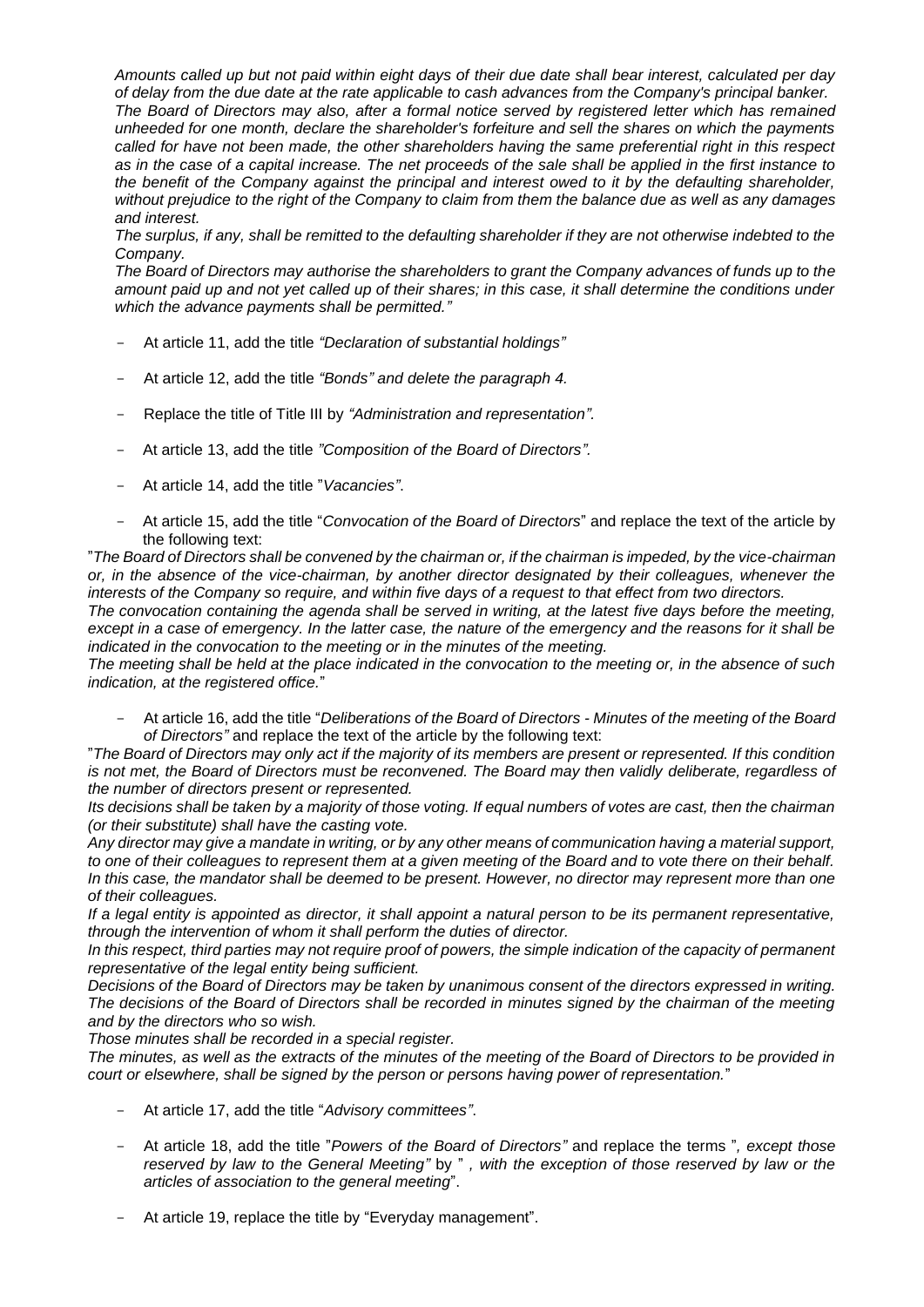- Before article 21, add a new title IV "*Supervision of the Company"*, and renumber the Titles of the Articles of Association accordingly.
- At article 21, add the title "*Supervision*".
- At article 22.
	- o add the title "*Holding and convocation"*.
	- replace the paragraph 1 by the following text:
	- "*1. The properly constituted general meeting shall represent all the shareholders.*

*It shall have the powers determined by the law and these articles of association.*

*The ordinary general meeting shall be held annually on the third Tuesday in May at eleven o'clock. If that day is a Sunday or a legal holiday, the meeting shall be held on the next working day at the same time.*

*Extraordinary general meetings must also be convened by the Board of Directors and, if applicable, the auditor, whenever the interests of the Company so require or at the request of shareholders representing one tenth of the capital. In the latter case, the shareholders shall indicate their request and the items to be included in the agenda.* 

*Ordinary, special and extraordinary general meetings shall be held at the registered office of the Company or at the place indicated in the convocation to the meeting.*"

- Replace the paragraph 2, al. 1 and 2, by the following text: "*Unless otherwise provided by law. the convocation to the general meeting shall include the legal notices and shall be published at least thirty days before the date of the meeting in accordance with the Code of Companies and Associations.*"
- o At the paragraph 3, replace "*533ter of the Companies Code"* and "*533, §2, of the Companies Code*" by respectively the articles "*7:130 of the Companies and Association Code"* and "*7:128 of the Companies and Association Code"*.
- At article 23.
	- o Add the title "*Admission to the general meeting*"
	- o At the paragraph 1, delete in the first alinea the words "*or by depositing the shares in bearer form with a financial intermediary (until December 15, 2011)"*, and replace the alineas 2, 3 and 4 of this paragraph by the following text:

"*Owners of dematerialised shares wishing to participate in the meeting must provide the Company, or the person it has appointed for this purpose, with a certificate issued by their financial intermediary or approved account keeper certifying the number of dematerialised shares registered in the name of the shareholder in its accounts on the registration date, and for which the shareholder has declared their wish to participate in the general meeting at the latest on the sixth day before the date of the meeting, through the Company's e-mail address or the specific e-mail address indicated in the notice of meeting, if necessary by sending a proxy.*

*Owners of registered shares wishing to participate in the meeting must notify the Company, or any person appointed by the Company for that purpose, of their intention to attend the meeting no later than the sixth day before the date of the meeting, via the Company's e-mail address or the specific e-mail address indicated in the notice of convocation, if applicable by sending a proxy."*

- At article 24, add the title "*Representation at the general meeting"* and replace the text as follows: "*Any shareholder may be represented at the general meeting by a proxy, whether a shareholder or not. Spouses have the power to represent each other.*

*The proxy must be given in writing or in electronic form, must be signed by the shareholder (or, if the shareholder is not the ultimate beneficial owner, by the ultimate beneficial owner), if applicable in the form of an electronic signature in accordance with applicable Belgian law, and must be received by the Company at the latest on the sixth day prior to the meeting via the Company's e-mail address or the specific e-mail address indicated in the notice of convocation. Any proxy not signed by the ultimate beneficial owner shall be considered invalid.*

*The shareholder may appoint only one person as proxy for a given general meeting, except as provided by the Code of Companies and Associations.*

*The Board of Directors may determine the proxy form."*

Add a new article 25 as follows and renumber the Articles of Association accordingly:

"*Article 25: Remote voting prior to the general meeting*

*1. Upon authorisation given by the Board of Directors in its notice of convocation, shareholders shall be allowed to vote remotely prior to the general meeting, by correspondence or via the company's website, by means of a form prepared and made available by the Company.*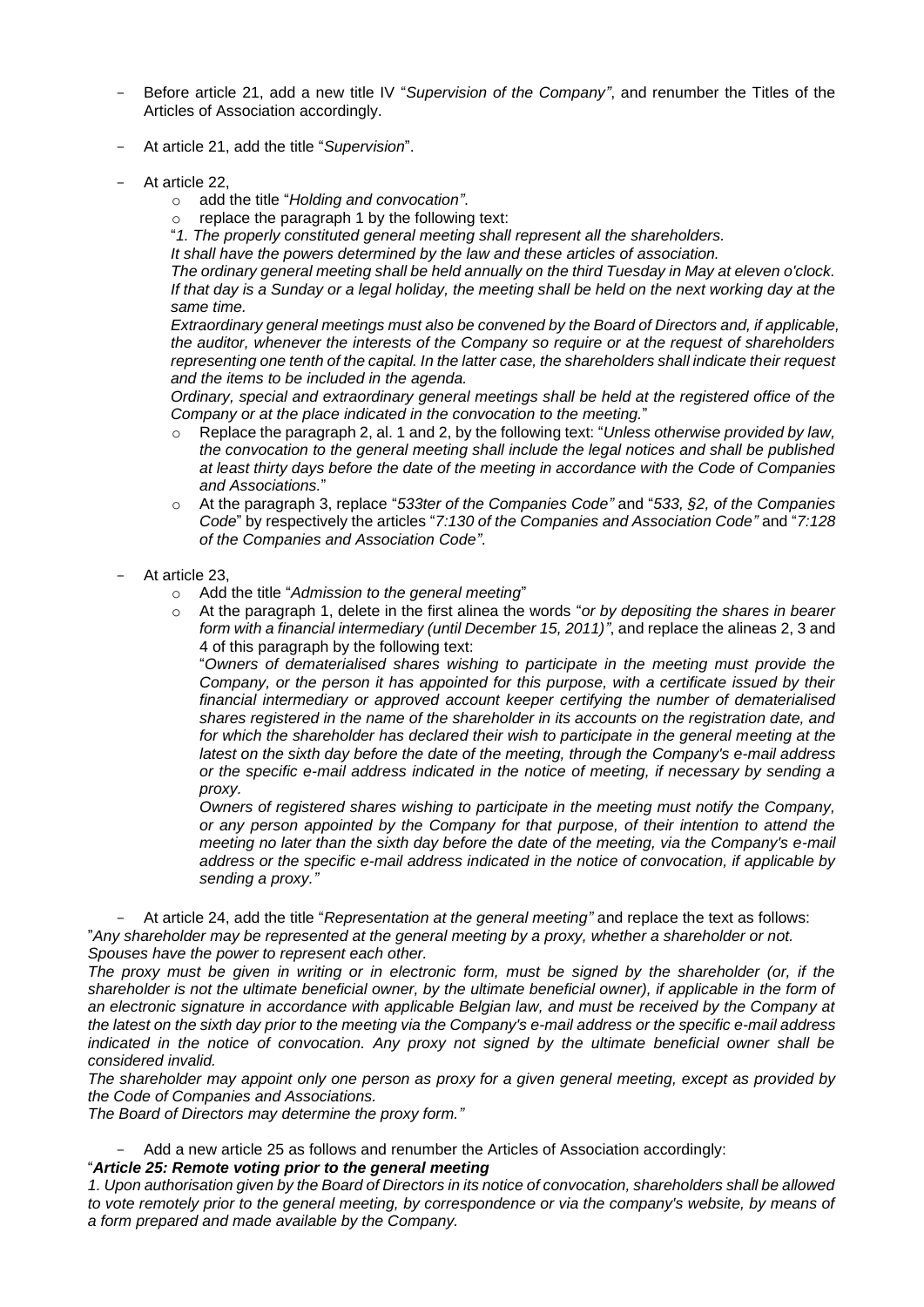*2. This form must include the date and place of the meeting, the name or company name of the shareholder and their domicile or registered office, the number of votes the shareholder wishes to cast at the general meeting, the form of the shares held, the items on the agenda of the meeting (including the proposed resolutions), a space for voting for or against each of the resolutions, or for abstaining, as well as the deadline by which the voting form must reach the Company. It shall expressly state that the voting form must be signed and must reach the Company no later than the sixth day before the date of the meeting.*

*When votes are cast electronically, an electronic confirmation of receipt of the votes shall be sent to the person or entity who or which voted.*

*3. After the general meeting, the shareholder or a third party designated by the shareholder may, within three months from the date of the vote, request confirmation that their vote has been validly recorded and taken into account by the Company, unless this information is already available.*"

- At article 26 (former article 25), add the title "*Composition of the executive"* and replace the last sentence of the article by the following text:

"*Extracts from the minutes to be issued to third parties shall be signed by the person or persons having power of representation.*"

Delete the former article 26, add the new articles and titles of the articles 27 to 30 as follows and renumber the Articles of Association accordingly:

#### "*Article 27: Deliberation*

*The general meeting may not deliberate on items which are not on the agenda, unless all the shareholders are present and unanimously decide to deliberate on new items, as well as when exceptional circumstances unknown at the time of convocation require a decision in the interest of the Company.*

#### *Article 28: General meeting by written procedure*

*The shareholders may unanimously pass in writing all resolutions which fall within the power of the general meeting with the exception of an amendment to the articles of association.*

#### *Article 29: Remote participation*

*The Board of Directors may provide for the possibility for the holders of shares, convertible bonds, subscription rights or certificates issued in collaboration with the Company, as well as the directors and the auditor, to participate remotely in the general meeting via an electronic communication medium made available by the Company in accordance with the Code of Companies and Associations. Shareholders who or which participate in the general meeting by this means shall be deemed to be present at the place where the general meeting is held for the purpose of meeting the quorum and majority requirements.*

#### *Article 30: Right to vote*

*1. At the general meeting, each share shall entitle the holder to one vote, subject to the legal provisions governing non-voting shares and the cases of suspension of voting rights provided for in the Code of Companies and Associations or any other applicable legislation.*

*2. Except in cases provided for by law or these articles of association, resolutions shall be passed by a majority of votes, irrespective of the number of shares represented at the general meeting, without taking abstentions into account.*

*3. If more than one person has rights in rem in respect of the same share, the exercise of the voting right shall be suspended until one person has been designated as the holder of the right to vote.* 

*In the event of dismemberment of the ownership of a share between beneficial and bare ownership, the voting right shall be exercised by the beneficial owner.*"

- At the article 31 (former article 28), replace at the last sentence the word "*receipt"* by "*receipt*".
- Replace the title of the Title VI (former Title V) by "*Financial year – Annual financial statements – Allocation of profits"*
- At article 32 (former article 29),
	- o Add the title "*Financial year – Annual financial statements*"
	- o Replace at the Alinea 1 the term "*December"* by the terms "*(31) December of each year"*
- At the article 33 (former article 30), add the title "*Allocation of profits"* and at the last sentence , replace the words "*of the current financial year"* by the words "*to be distributed from the results of the financial year"*.
- Replace the articles of the Title VII (former Title VI) by the following articles 34, 35 and 36:

## *"Article 34: Appointment of the liquidators*

*In the event of dissolution of the Company for any reason and at any time, the liquidation shall be carried out by the liquidator or liquidators appointed by the general meeting.*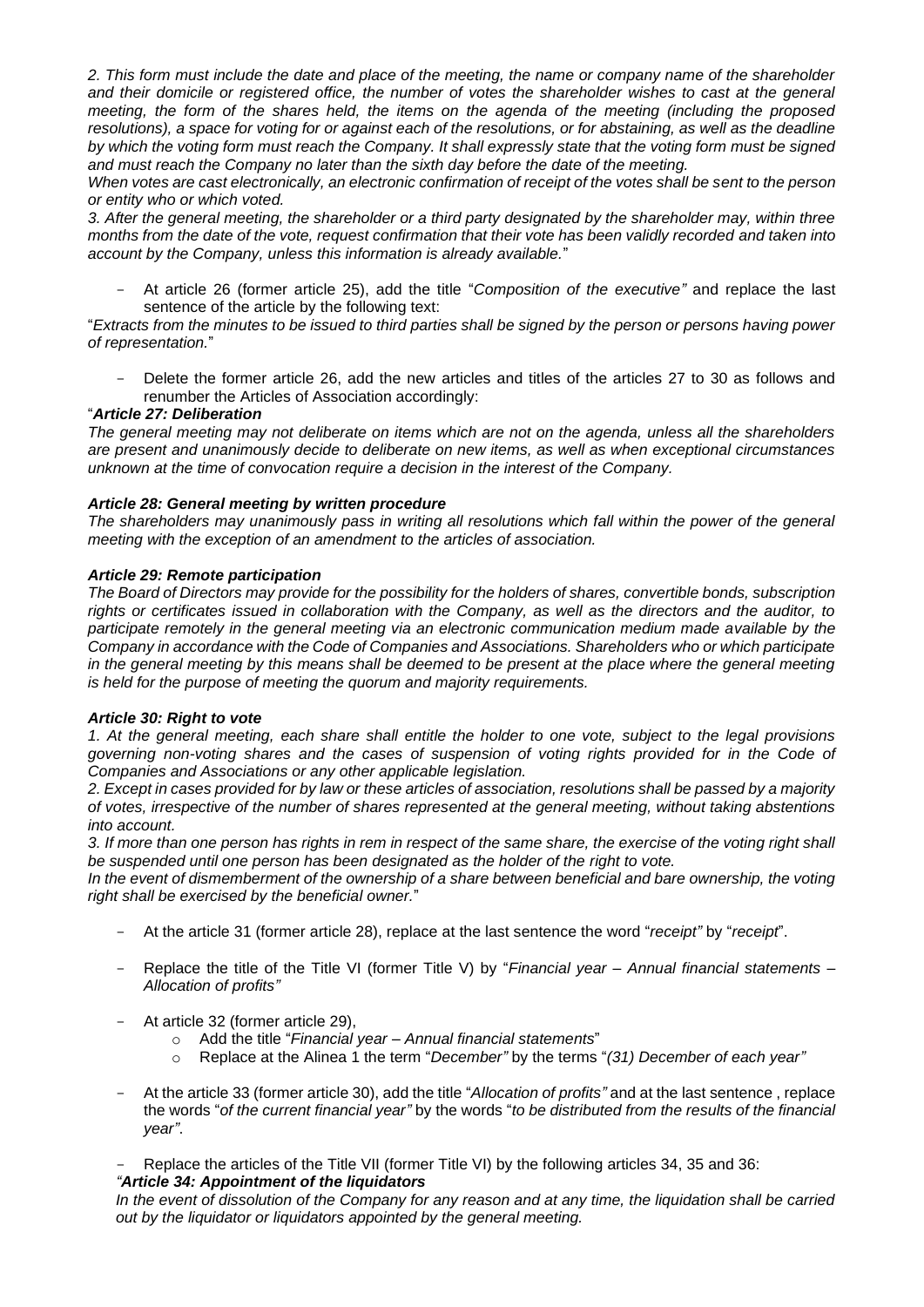*If more than one liquidator is appointed, the general meeting shall resolve whether they shall represent the Company alone, jointly or collectively.*

*The general meeting shall determine the remuneration of the liquidators.*

In the absence of appointment by the general meeting, the liquidation shall be carried out by the Board of *Directors in office, which may act as a college of liquidators.* 

#### *Article 35: Powers of the liquidators*

*The liquidators shall be competent to carry out all operations provided for by law unless the general meeting resolves otherwise by a majority of votes.*

#### *Article 36: Mode of liquidation*

*After payment of all debts, charges and liquidation expenses, or after deposit of the amounts necessary for this purpose, the liquidators shall distribute the net assets, in cash or securities, among the shareholders in proportion to the number of shares they hold.*

*Any assets remaining in kind shall be distributed in the same way.*

*If all the shares are not equally paid up, the liquidators must restore the balance before proceeding to the aforesaid distribution, by putting all the shares on an absolutely equal footing, either by additional calls for funds to be paid up by the shares which are insufficiently paid up, or by prior reimbursement, in cash or in securities, to the benefit of the shares which are paid up in a higher proportion."*

Replace the former article 33 of the Title VIII (former Title VII) by the following articles 37, 38, 39 and  $40<sup>1</sup>$ 

#### "*Article 37: Disputes*

*For all disputes relating to the affairs of the Company between the Company, its shareholders, directors, managing directors, permanent representatives, directors, former directors, former managing directors, former permanent representatives, former directors and/or liquidators, as well as for all disputes between the aforementioned persons themselves, the Courts with competence for the Company's registered office shall have exclusive jurisdiction, unless the Company expressly waives it.*

#### *Article 38: Communication*

*Shareholders, holders of securities issued by the Company, directors and the auditor may provide the Company with an e-mail address for the purpose of communicating with the Company. The Company may use that address until the person concerned informs it of another address or of their wish to stop communicating by e-mail. The Company shall communicate by ordinary mail with persons for whom it does not have an e-mail address, at their domicile as indicated in the register of registered shares.* 

#### *Article 39: Election of domicile*

*Any shareholder, director, auditor or liquidator domiciled abroad must elect domicile in Belgium for the execution of the articles of association and all relations with the Company, otherwise they shall be deemed to have elected domicile at the registered office of the Company, where all communications, summonses, writs and notifications may be validly served on them.*

*In the event of a change of domicile, the shareholder or bondholder must notify the Company in writing of their new domicile, otherwise they shall be deemed to have elected domicile at their former domicile. This provision shall apply by analogy in the event of the death of a shareholder or bondholder.*

#### *Article 40: Application of the Code of Companies and Associations*

*The provisions of the Code of Companies and Associations which are not lawfully departed from shall be deemed to be incorporated in these articles of association and any clauses contrary to the mandatory provisions of the Code shall be deemed not to be written.*"

b) Assuming that not all of the amendments to the Articles of Association proposed under agenda items 1, 2 and 3 are approved:

*Proposal to approve the amended Articles of Association as set out in point 4.1, with the exception of the article(s) whose amendment(s) has (have) not been approved in accordance with agenda items 1, 2 and/or 3, and, in this case, to maintain the current article(s) of the Articles of Association corresponding to the article(s) whose amendment(s) has (have) not been approved, subject to the following amendments in those articles: replacement of the words "Companies Code" with the words "Companies and Associations Code" and updating of the reference articles, of the words "share capital" with "capital", and potential adaptation of the article numbers.*

## **5. Powers to execute the decisions taken**

*Proposed decision: The general meeting confers on each member of the Board of Directors, with the right of substitution, all powers of execution of the decisions taken by the Extraordinary General Meeting. The*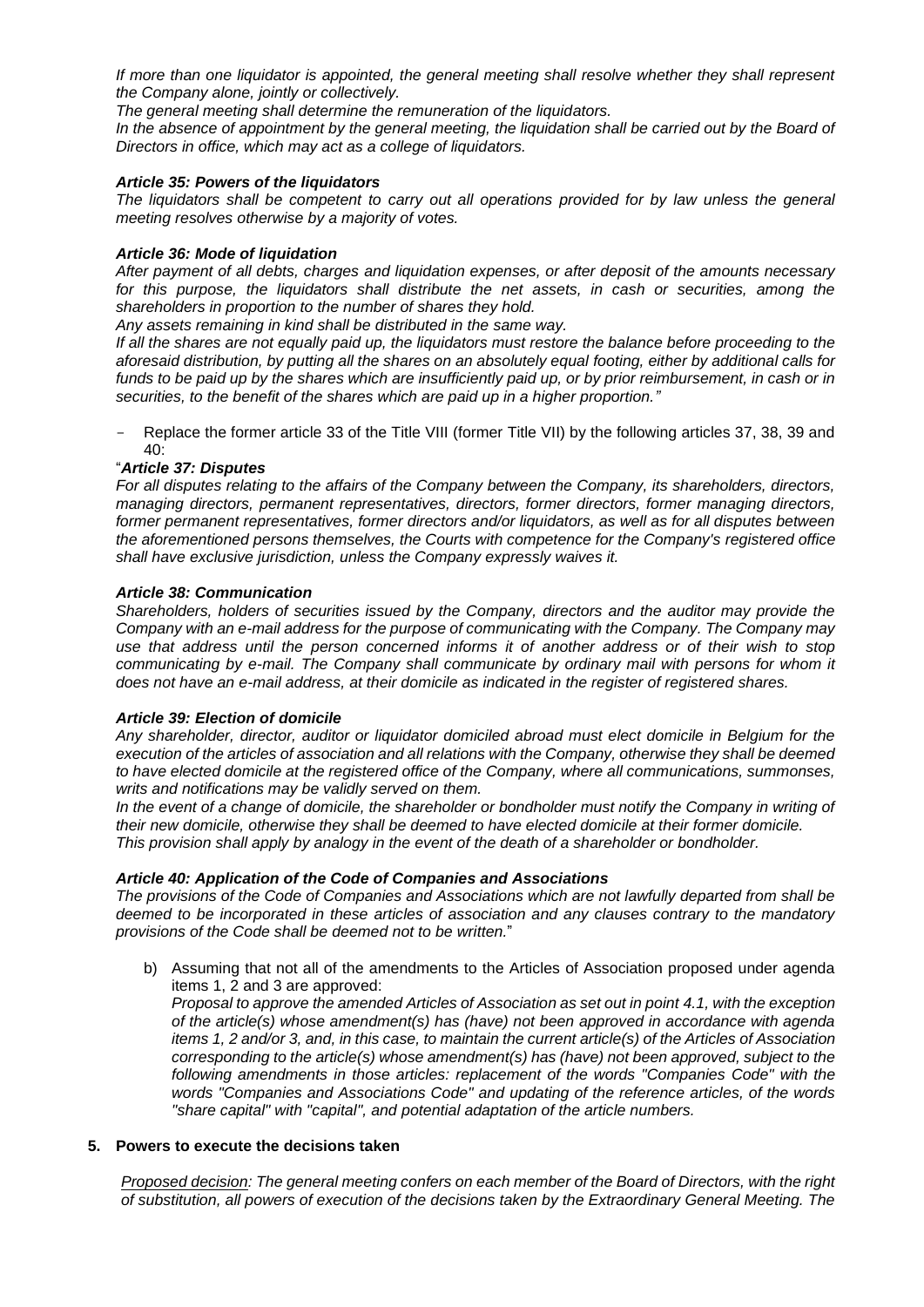*general meeting gives the mission to the undersigned Notary, acting alone, to draw up and sign the coordination of the Articles of Association, and to ensure its filing in the Company's file.*

The agenda is identical to that of the first Extraordinary Meeting of Shareholders of May 18, 2021. The Extraordinary Meeting of Shareholders will decide regardless of the portion of the capital represented by shareholders. Resolutions 1, 2, 3 and 4 on the agenda require a three-quarters majority vote of the votes cast at the Extraordinary General Meeting to be adopted; the other resolutions of this Extraordinary General Meeting do not require any particular quorum and require a simple majority of the votes cast at the Extraordinary General Meeting to be adopted.

# **Practical arrangements for attending the General Meeting**

#### **Measures to limit the spread of COVID-19**

In view of the health situation, the Company strongly recommends its shareholders to avoid any risk related to the spread of Covid-19 and, therefore, not to attend the Extraordinary General Meeting in person. The Company therefore invites its shareholders to exercise their rights at the Extraordinary General Meeting by voting by proxy in accordance with the procedures specified below.

The Board of Directors has not opted for the possibility of allowing shareholders to participate remotely via electronic communication as offered by Article 7:137 of the Belgian Companies and Associations Code.

#### **Formalities for admission**

In order to attend and to vote at the Extraordinary General Meeting, shareholders are kindly requested to comply with Article 7:134, §2 of the Belgian Companies and Associations Code as well as Article 23, §1 of the Company's Articles of Association:

- **The owners of dematerialized shares** must submit a certificate drawn up by an accredited account holder or clearing institution
	- $\circ$  Attesting to the accounting registration of the shares in the name of the shareholders in the accounts of the accredited account holder or clearing institution as at May 24, 2021 at 12 (twelve) o'clock midnight, Belgian time (registration date),
	- o Indicating their intention to attend the Extraordinary General Meeting as well as the number of shares for which they intend to take part in the voting (accompanied by a power of attorney where appropriate),
	- o And have this certificate reach the Company's registered office by June 1, 2021 at the latest (by registered letter with acknowledgement of receipt or by e-mail [\(corpcom@evs.com\)](mailto:corpcom@evs.com) with acknowledgement of receipt or to the counter of an ING branch in Belgium (ING – Issuer Services<br>
	- 60 Cours Saint Michel, 1040 Brussels +32 2 547 68 02 – – 60 Cours Saint Michel, 1040 Brussels +32 2 547 68 02 – [be-lfm.coa.spa@ing.be\)](mailto:be-lfm.coa.spa@ing.be)).
- **The owners of registered shares** must be entered in the Company's register of registered shares as at May 24, 2021 at 12 (twelve) o'clock midnight, Belgian time (registration date), and must indicate their intention to attend the General Meeting as well as the number of shares for which they intend to take part in the voting (accompanied by a power of attorney where appropriate) by June 1, 2021 by sending a registered letter with acknowledgement of receipt to the Company's registered office or by e-mail [\(corpcom@evs.com\)](mailto:corpcom@evs.com) with acknowledgement of receipt.
- **Holders of subscription rights** may attend the General Meetings upon simple verification of their identity with regard to entries in the register of subscription rights, but they may only attend the General Meeting without taking part in the voting.

#### **Right to ask questions**

Pursuant to Article 7:139 of the Belgian Companies and Associations Code, shareholders who have complied with the aforementioned formalities for admission have the right to submit written questions to the Directors and/or the Auditor relating to items on the agenda as soon as this notice convening the meeting is published before the Extraordinary General Meeting.

These questions will be sent by registered letter with acknowledgement of receipt for the attention of Serge VAN HERCK, CEO or by e-mail [\(corpcom@evs.com\)](mailto:corpcom@evs.comv) with acknowledgement of receipt. They must reach the Company by June 1, 2021 at the latest.

The Board of Directors will answer these questions in writing on the Company's website at the latest on the day of the General Meeting before the vote.

#### **Voting by proxy**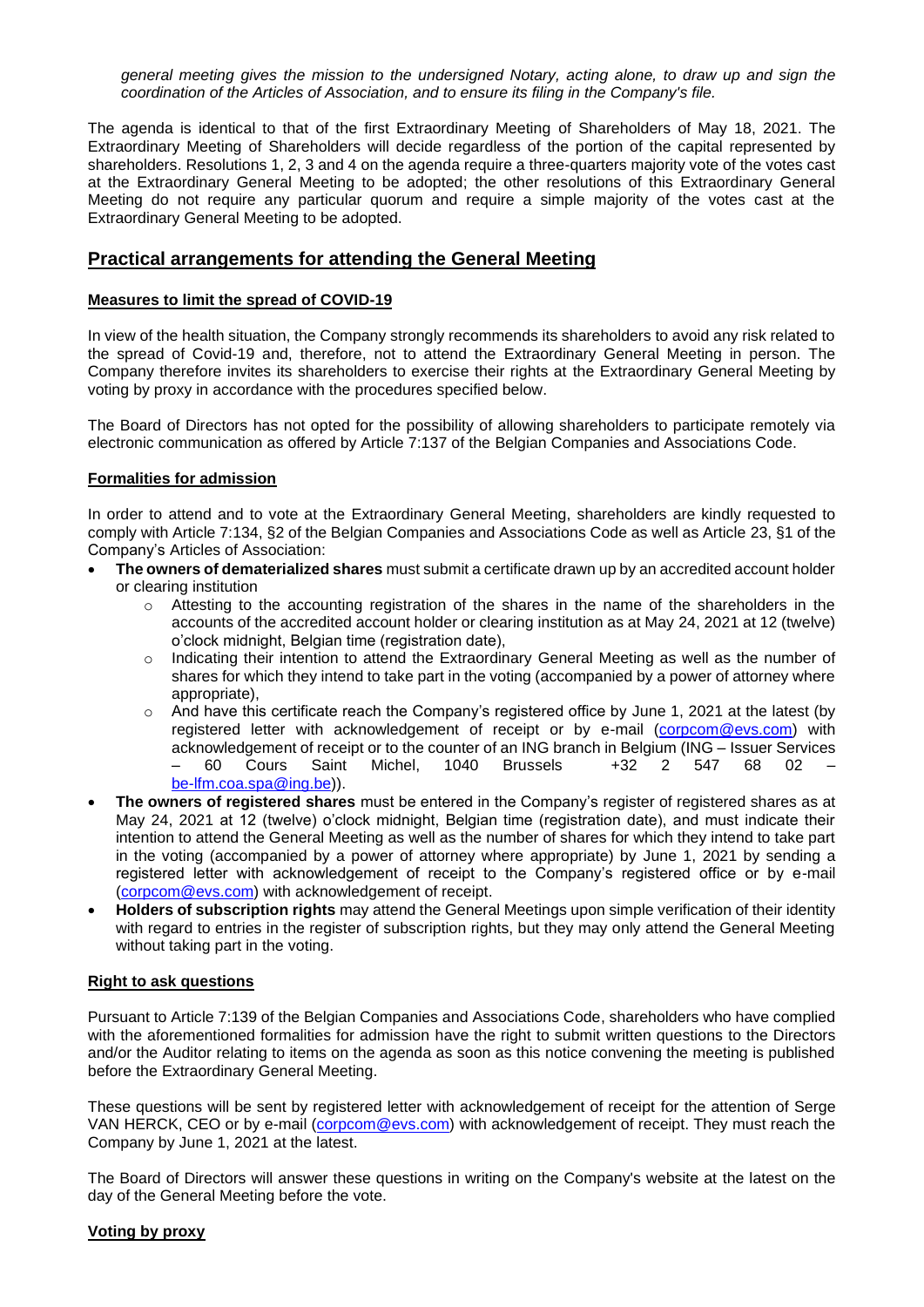Shareholders who have fulfilled the afore-described formalities for admission may be represented by proxy using the form of power of attorney established by the Company.

In view of the health situation, the Company strongly recommends its shareholders to avoid any risk related to the spread of Covid-19 and, therefore, not to attend the Extraordinary General Meeting in person. The Company therefore invites its shareholders to appoint as proxy either the Company or one of its representatives, namely Nicolas Bayers, residing at Tongersveldstraat 21, 3700 Tongeren.

The power of attorney must be given in writing or in electronic form, and must be signed by the shareholder, either in handwritten form or by an electronic signature process in accordance with applicable Belgian law.

The signed power of attorney must reach the Company no later than June 1, 2021, by e-mail [\(corpcom@evs.com\)](mailto:corpcom@evs.com) if signed by electronic signature, or by registered letter sent to the Company's registered office for the attention of Serge VAN HERCK, CEO. Any power of attorney not signed by the ultimate beneficial owner will be considered invalid.

#### **Provision of documents**

This convening notice and the other documents relating to the Extraordinary General Meeting, including the power of attorney form and a version of the Articles of Association showing the proposed statutory changes are available on the Company's website [www.evs.com.](http://www.evs.com/) They may also be obtained by writing to EVS Broadcast Equipment SA, Corporate Relations, Liege Science Park, 13 Rue du Bois Saint-Jean, B-4102 Seraing or by e-mail to [corpcom@evs.com.](mailto:corpcom@evs.com)

#### **Adaptation of these arrangements**

These arrangements may be adapted in line with the development of the situation and measures to be taken by the Government. Any such change will be indicated on the Company's website.

The Board of Directors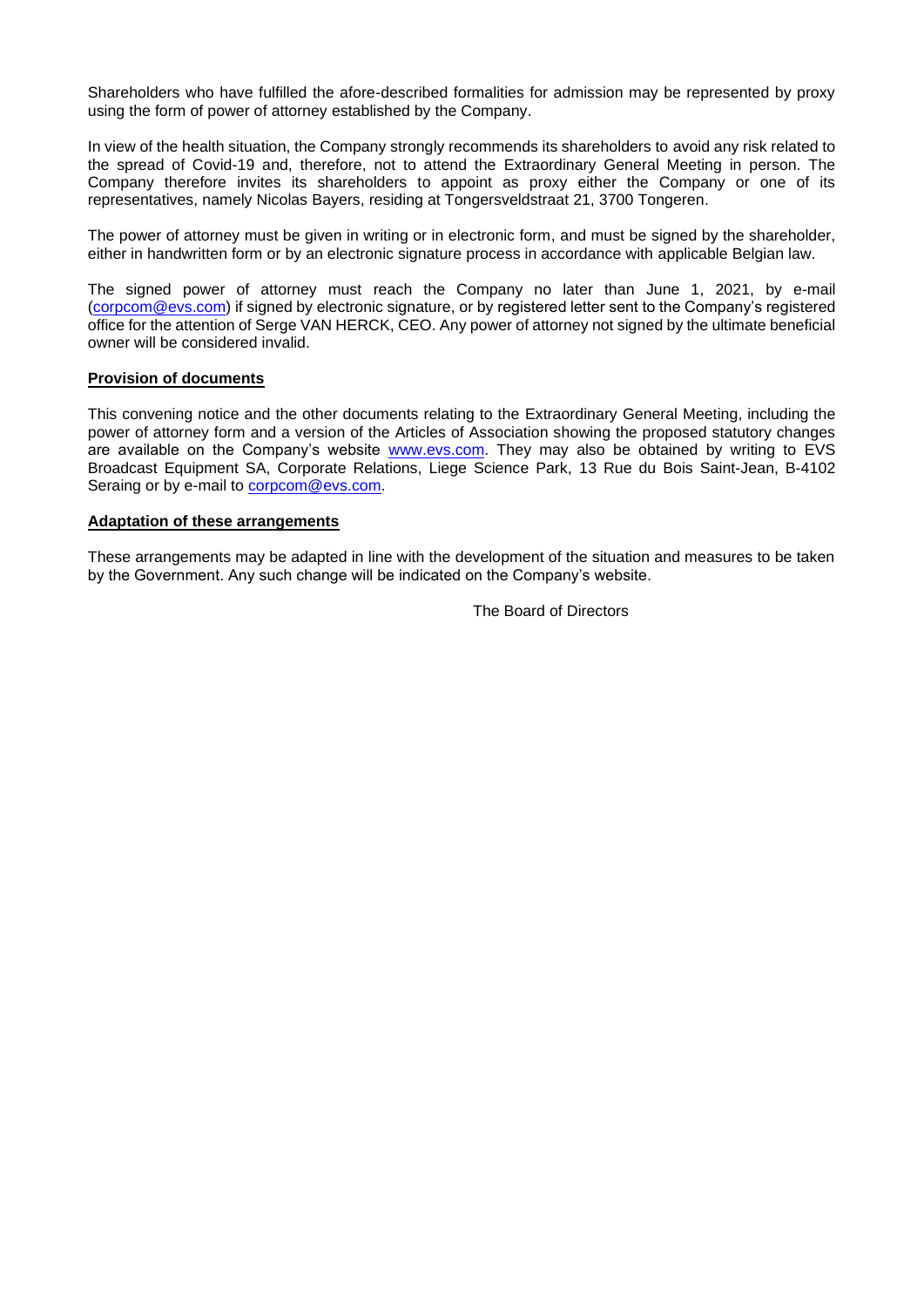# **POSTPONED EXTRAORDINARY GENERAL MEETING OF JUNE 7, 2021 POWER OF ATTORNEY & VOTING FORM**

To be returned by e-mail [\(corpcom@evs.com\)](mailto:corpcom@evs.com) or by registered letter to the Company's registered office

*Any shareholder may be represented by a proxyholder. Shareholders who wish to be represented must comply with the practical arrangements set out in the notice convening the meeting. The duly signed power of attorney form must reach the Company by June 1, 2021 at the latest.* 

*In view of the health situation, the Company strongly recommends its shareholders to avoid any risk related to the spread of Covid-19 and, therefore, not to attend the postponed Extraordinary General Meeting in person. The Company therefore invites its shareholders to appoint as proxy either the Company or one of its representatives, namely Nicolas Bayers, residing at Tongersveldstraat 21, 3700 Tongeren.*

THE UNDERSIGNED <sup>1</sup> : .......................................................................................................................................

ADDRESS/ HEAD QUARTER: ......................................................................................................................

Owner, final beneficial owner of …………………… shares of the public limited company "SA EVS BROADCAST EQUIPMENT", whose registered office is at 4102 Seraing (Ougrée), rue du Bois St-Jean 13, Belgium, registered with the Banque-Carrefour des Entreprises under number 452.080.178, declares that he/she appoints as his/her special agent with right of substitution:

..............................................................................................................................................................................

To whom it confers full powers to represent it at the Extraordinary General Meeting of the Company to be held on **Monday June 7, 2021 at 2:30 pm at its registered office**, with the agenda set out in the appendix to this proxy.

| Agenda: |                                                                                                                                                                                                                                                                                                                                                                                                                                                                                                                                                                                                                                  | <b>Yes</b> | <b>No</b> | <b>Abstention</b> |
|---------|----------------------------------------------------------------------------------------------------------------------------------------------------------------------------------------------------------------------------------------------------------------------------------------------------------------------------------------------------------------------------------------------------------------------------------------------------------------------------------------------------------------------------------------------------------------------------------------------------------------------------------|------------|-----------|-------------------|
| 1.      | Decision to (i) renew the authorisation granted to the Board of<br>Directors to increase the capital within the framework of article 7:198<br>et seq. of the Belgian Companies and Associations Code, and to (ii)<br>amend article 7 of the Articles of Association                                                                                                                                                                                                                                                                                                                                                              |            |           |                   |
| 2.      | Decision to (i) grant an authorisation to the Board of Directors to<br>increase the capital within the framework of article 7:202 of the<br>Belgian Companies and Associations Code, and to (ii) amend article<br>7 of the Articles of Association                                                                                                                                                                                                                                                                                                                                                                               |            |           |                   |
| 3.      | Decision (i) to renew the authorisation granted to the Board of<br>Directors to acquire and dispose of the Company's shares, (ii) to<br>grant an authorisation to the Board of Directors to dispose of own<br>shares to one or more specific persons other than members of the<br>personnel of the Company or its subsidiaries, (iii) to grant an<br>authorisation to the Board of Directors to acquire own shares without<br>a prior decision of the General Meeting, when such acquisition is<br>necessary to avoid serious and imminent damage to the Company,<br>and (iv) to amend Article 10 of the Articles of Association |            |           |                   |
| 4.      | Decision to recast the Articles of Association of the Company in order<br>to bring them in line with the Belgian Companies and Associations<br>Code, as introduced by the Law of March 23, 2019 introducing the<br>Belgian Companies and Associations Code and containing various<br>provisions                                                                                                                                                                                                                                                                                                                                  |            |           |                   |
|         | 5. Powers to execute the decisions taken                                                                                                                                                                                                                                                                                                                                                                                                                                                                                                                                                                                         |            |           |                   |

The proxyholder may in particular take part in all deliberations and vote on all proposals relating to the agenda and the foregoing effects, draw up and sign all deeds, documents, minutes, attendance list, elect official address for service, substitute and in general do whatever is necessary.

<sup>1</sup> *Legal entities must specify the name, first name and title of the natural person(s) who signs this letter on their behalf.*